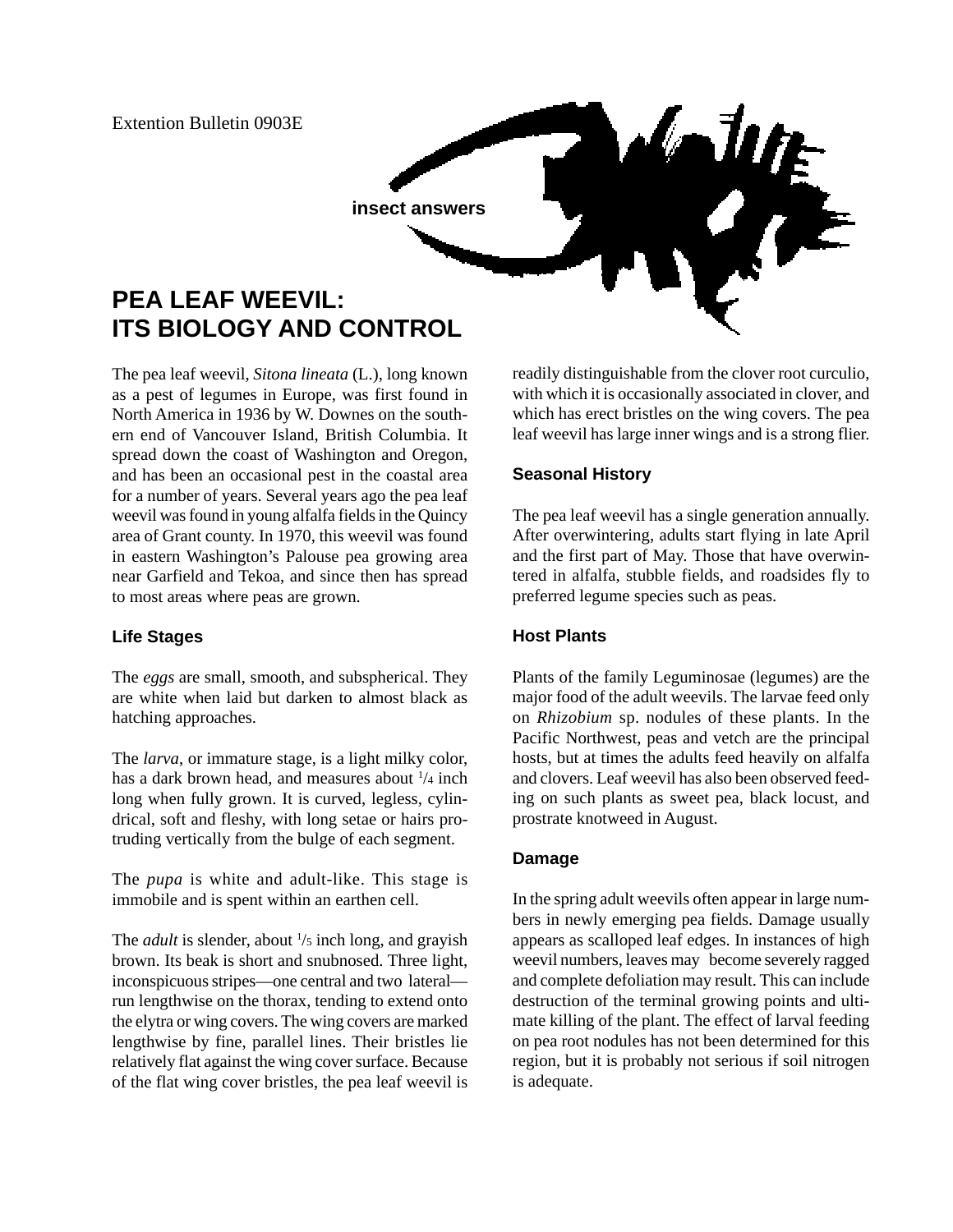

Pea fields in low areas, on heavy soil, or those with a considerable amount of partially incorporated debris or clods, are more likely to harbor larger weevil numbers and receive more injury than other fields.

# **Control**

To be effective, insecticide treatments must be properly timed, based on thorough and frequent examinations of individual fields when peas are in the seedling stage, continuing through early growth.

Advisability of treatment depends on a number of variables: weevil numbers and amount of damage; stage, growth, and development of seedlings; seedbed preparation; and weather conditions at the time plants are emerging from the soil. Variables are subject to rapid change.

Economic damage to peas occurs when populations approach one pea leaf weevil per plant in the seedling stage. The economic threshold for determining the need for chemical treatment is not precisely defined. Depending on conditions, it can occur when there are as few as 0.3 weevil per seedling. Emerging seedlings are extremely susceptible to injury, and when one clamshell out of four shows feeding, they should be treated. Peas past the seedling stage—6 to 8 or more expanded leaves—with intact growing points can withstand some defoliation without serious injury. Weather, insect infestation, and soil conditions determine length of time peas remain in the seedling stage.

When weevils are present and are ragging leaves and notching the clamshell and terminal growing points



**Weevil damage Pea leaf weevil**

of seedlings, apply chemical treatment as soon as possible. If injury is light (occasional notching) and weevils are difficult to find even on sunny, warm days, do not treat.

The insecticide must control the weevil to protect seedlings through their early growth period. It must be capable of killing weevils on nearly bare soil at cool temperatures, often under wet conditions. Therefore, insecticide persistence is required, because weevils may continue to migrate to peas from alfalfa and other perennial legumes over extended periods, especially if weather conditions are adverse.

The following materials should result in satisfactory weevil reductions in peas.

**Imidan**—1 pound active ingredient per acre as a spray. Buffering is important to prolong residual effects. Imidan can be used up to 7 days before harvest. Do not cut "fresh" pea forage for hay within 10 days of application.

**Methoxychlor**—1.25 pounds active ingredient per acre as a spray. Methoxychlor may be used up to 7 days before harvest.

**Microencapsulated methyl parathion—**<sup>1</sup>/2 pound active ingredient per acre. Do not apply within 10 days of harvest if pods will be used. Do not cut for forage or graze within 15 days of application. Do not use if there are any crop or weed blooms in the field or on the field edges. This material is extremely hazardous to bees. They will incorporate it with pollen and bring it back to the hive, thereby annihilating the entire colony.